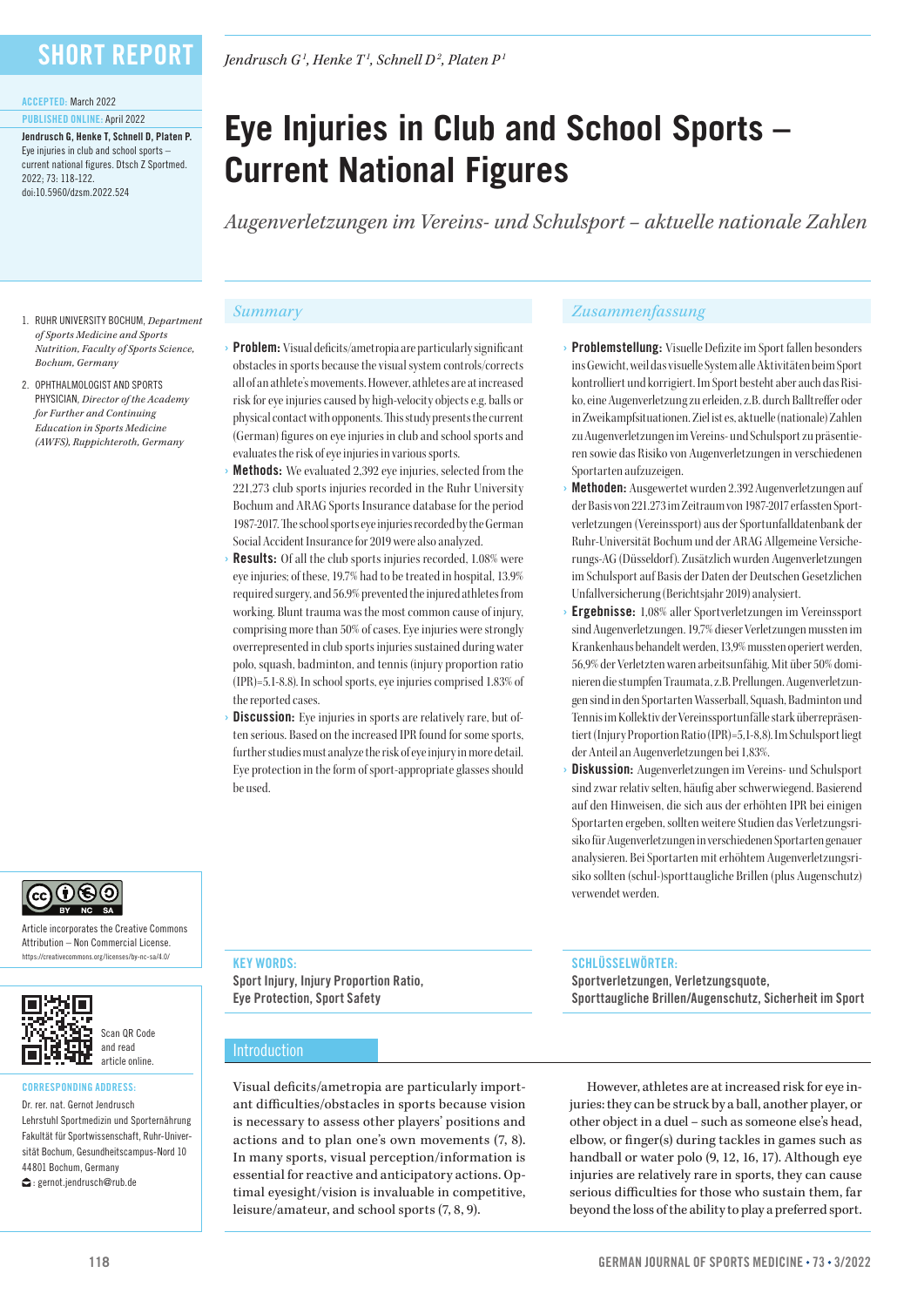#### **Objective**

To better understand the risk of eye injuries in club and school sports, the current (German) figures on such injuries will be presented, and the risk of eye injuries in different sports will be discussed.

#### Materials and Methods

#### **Club Sports**

To assess the incidence of eye injuries in club sports, we evaluated 2,392 eye injuries included in the 221,273 club sport injury reports recorded from 1987 to 2017 in the sports injury database maintained by the Ruhr University Bochum and ARAG Sports Insurance (Düsseldorf). This database included only pure injury reports, so exposure data were not collected. To verify that eye injuries were overrepresented in some sports, the injury proportion ratio (IPR) – defined as a  $\chi^2$  ratio to compare the relative proportions of categorical variables – was used (11). In this case, the frequency of eye injuries that took place in a specific sport compared to the frequency of all injuries recorded for that sport was determined for club sport.



### Figure 1

Injury proportion ratio (IPR) for eye injuries in different sports. IPR±95% CI (Confidence Interval) are shown. IPR differs significantly from the mean (≙1) unless the CI contains 1. We evaluated 2,392 eye injuries out of 221,273 club sports injuries recorded from 1987 to 2017 from the sports injury database of the Ruhr University Bochum and ARAG Sports Insurance (Düsseldorf, Germany).

#### **School Sports**

With regard to school sports, previously unpublished data from the German Social Accident Insurance (DGUV) relating to the topic "eye injuries in school sports" reported during 2019 were analyzed. The data can be retrieved/requested from the DGUV (statistik@dguv.de). This collection also consisted entirely of pure injury reports, so exposure times were not available. The absolute numbers stated in the results were based on an extrapolation of a 3% sample of the accidents reported to insurers.

#### **Results**

#### **Club Sports**

Of the club sports data, the average age of the 2,392 athletes who sustained eye injuries (which represented 1.08% of all sports injuries) was 31.9±16.9 years (range: 1-95 years). Seventy-eight percent of the injured athletes were male and 22% were female. The mean age of the male athletes was 32.1±16.7 years (range: 3-95 years), while that of the female athletes was 30.6±17.7 years (range: 1-82 years). Following their injuries, 19.7% of the athletes had to be treated in hospital, 13.9% required surgery, and 56.9% were unable to attend work (or school). Of those who were unable to work, 60.6% required fewer than 7 days off, 22.1% required 8-14 days off, 6.8% required 15-21 days off, 2.7% required 22-28 days off, 4% required 29-35 days off, and 3.9% required 36 days or more off. On average, the injured athletes had to refrain from sports activities for 24.8 days. Among the types of eye injuries in sports, blunt trauma is the most common, accounting for more than 50% of incidents. These injuries include trauma in general (67.4%; i.e. multiple injuries within the eye and head region), contusion (23.3%; e.g. blow or contusion caused by a blunt object), injuries to the skin around the eye (9.4%; e.g.

abrasion, cut, laceration), internal/nervous lesions (4.6%), and orbital fractures (2%). These injuries are frequently caused by athletes being struck by the following objects: balls (e.g., in tennis, squash, or soccer/football); sticks, bats, or rackets (e.g., in squash, tennis, and field, ice, and roller hockey); or other body parts, such as hands or elbows, in hand-to-hand fights or tackles (e.g., in handball, soccer/football, or water polo). Accordingly, racket sports, such as tennis (IPR=5.1), badminton (IPR=5.7), and especially squash (IPR=8.3), as well as water polo (IPR=8.8), which is characterized by grappling and other forms of physical contact, are significantly overrepresented among the reported injuries. This was found to be true for all cases where the 95% confidence interval did not contain the value 1 (see figure 1).

#### **School Sports**

Of the 408,871 school sports injuries reported for 2019, 15.3% of these were head injuries and 7,469 (1.83%) were eye injuries. 13.9% of all pupil accidents with eye injuries were sports accidents (boys=14.3%; girls=13.3%). When these data were broken down by gender, 5,081 boys (68%) sustained eye injuries in school sports events, compared to 2,388 girls (32%). Most of these eye injuries (36.1%) occurred during elementary school physical education classes, followed by comprehensive/integrated schools (18.8%), grammar/high schools (18%), secondary schools (11.1%), vocational schools (6.5%), secondary schools with lower secondary education (level 2; 6.2%), and specialist schools and schools for mentally handicapped children (3.3%).

The total number of student accidents involving eye injuries decreased between 2012 and 2019, and the percentage of such injuries occurring during physical education classes has been decreasing since 2015 (see figure 2).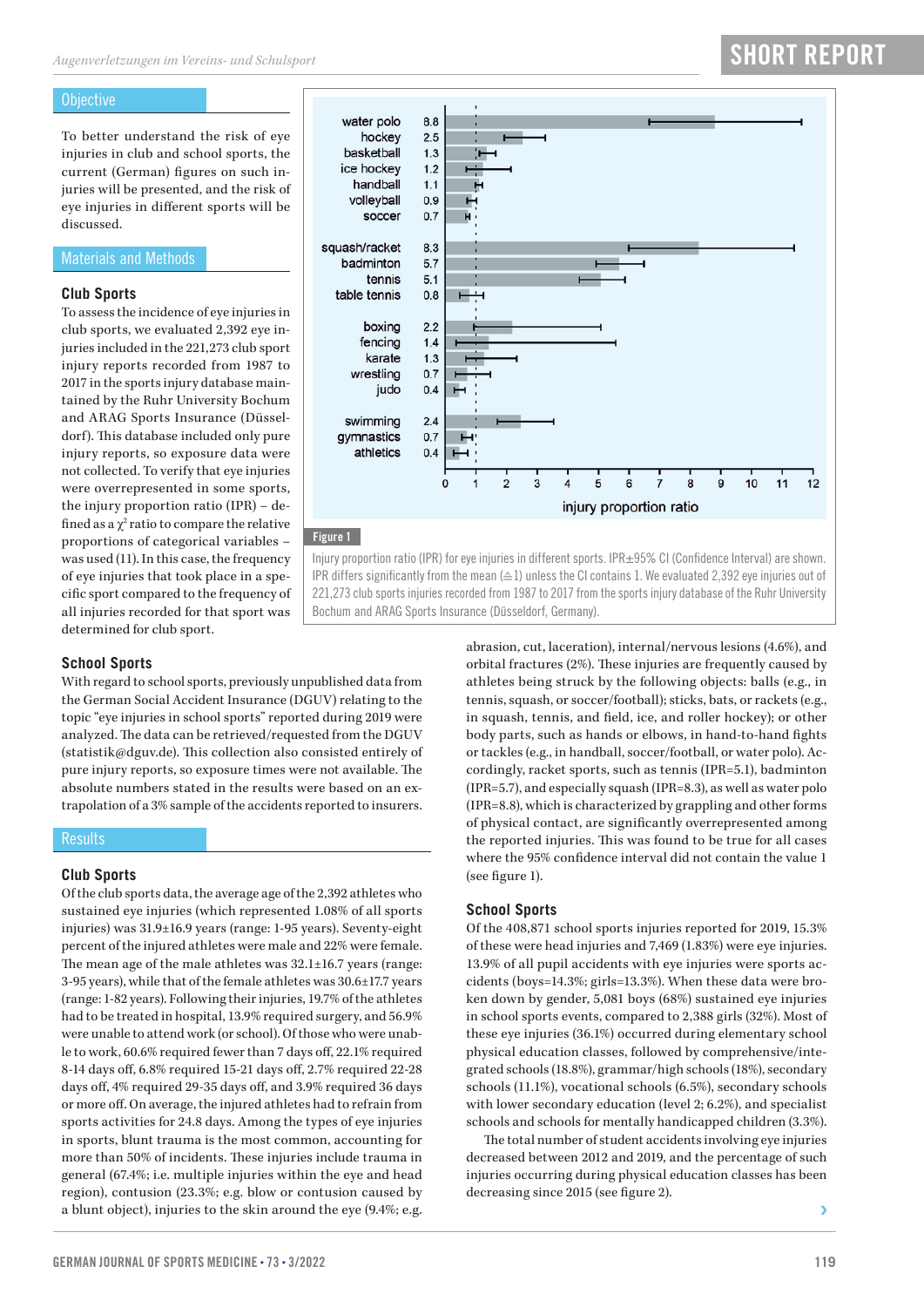## **SHORT REPORT**



School sports accidents resulting in eye injuries. Upper curve: number of all school accidents with eye injuries per year; lower curve: relative proportion of these in sports (school sports accidents).

#### **Discussion**

The percentage of sports accidents involving eye injuries occurring during school sports events (1.83%) was significantly higher than that occurring in club sports (1.08%). This cannot be explained by the different age ranges of the sample populations for club and school sports. The percentage of eye injuries involving club athletes up to 21 years of age was lower than that of club sports as a whole, at 0.85%. In contrast, the percentage of eye injuries affecting athletes over 50 years of age was 2.2%, which is significantly higher than that for the overall population of this cohort.

The reasons for the difference in the incidence of eye injuries in children and adolescents can only be speculated about here. It is possible that school sports instructors devote more time to activities/sports that entail a presumably higher risk of eye injuries, such as basketball (see Patel et al. (15; cf. also 2, 5)) and badminton, than clubs do. Another reason may be the different methodologies used to record the injuries that occur in these two settings. While it is generally assumed that approximately 10% of sports injuries require inpatient treatment (6), the available data indicate that this percentage is, in fact, approximately 33% for club sports and approximately 3.5% for school sports. Similarly, the injuries recorded in the club sports data tended to be more serious, while those recorded in the school data tended to be more minor – which was certainly due to the fact that teachers are more "careful" in reporting injuries to the accident insurers (and also report minor injuries).

In club sports, eye injuries are overrepresented in the incidents reported involving men; the IPR for men was 1.31, while that for women was 0.76. This trend was the same for school sports, which was corroborated in the US data (15). In school sports, eye injuries occurred significantly more often in male athletes than in female athletes (boys with eye injuries represent 0.6 out of every 1,000 insured patients, while girls with eye injuries represent 0.4 out of every 1,000 insured patients). This was also corroborated in American studies for 5-11-year-old (elementary school) and 12-18-year-old (middle and high-school aged) students (15). According to Leivo et al. the largest number of all eye traumas was observed in the 10- to 19-year-old age group (13). However, Boden et al. reported similar rates of injuries for male and female students who played basketball

and soccer (football) in high school (1). Erickson documented that over 80% of sports participants with eye injuries treated in US hospitals were male, and over half were under 18 years of age (4).

According to MacEwen and McLatchie, sports activities are responsible for approximately 25%-40% of all eye injuries that require Hospital treatment (14; see also 18). They found that most eye injuries involved the external eye (14), which is consistent with the results of this study.

According to Patel et al., who analyzed school-related eye injuries in the United States treated in emergency departments between 2000 and 2019, 36% of all eye injuries sustained by school-aged children happened during school sports events, most often basketball games (15). Due to the particular risk of injury in sports such as tennis, badminton, and especially squash (see also Patel et al. (15)) and water polo, in which (crawl) swimming and lunging, throwing, and catching movements are performed above the water surface – in other words, at head and eye

level (12) – ophthalmologists have long recommended the use of sports goggles (2, 4, 10, 12, 16, 17). However, other sports that are played at school, even those not named above as "high-risk sports", especially games that involve one-on-one contact, entail hazards for the eye/face area. Many involve actions that may easily result in injury, such as "elbow checks", finger gouges, and balls and other missiles being thrown or propelled at high velocities.

Consequently, corrective glasses or protective eyewear must meet the requirements for use in school sports – i.e., they must not pose any additional risk of injury to the eyes and face (cf. DIN 58184; 3, 9) – and should also be suitable for everyday use outside of sports activities, if possible (9). For sports that entail an increased risk of eye injury, glasses suitable for (school) sports that also offer eye protection should be used. Even (functionally) one-eyed children should look for the seal "plus eye protection" when selecting glasses suitable for (school) sports, especially to protect their remaining/healthy eye (2, 3, 4, 8, 9).

#### **Conclusion**

Eye injuries in sports are relatively rare (1.08% of all recorded injuries in club sports and 1.83% in school sports), but can often also be severe. Similar to the literature the results of this study confirm that, most of the eye-injured were young males  $(1, 4, 5, 13, 18, etc.).$  The majority of eye injuries were mild  $(13, 12, 13, 18, 18)$ 18) including eyelid swelling, hematoma or lacerations, corneal abrasion/erosions, conjunctiva lacerations and hyphema.

Approximately 20% of all patients with sport-related eye injury were hospitalized (14, 18) which is consistent with the results of this study (club sports=19.7%).

A large part of sports-related eye injuries can be prevented with adequate eye protection (1, 2, 4, 9, 10, 12, 13, 14, 18).

It is imperative that injuries to the eyes in club and school sports caused by unsuitable glasses be avoided.

#### **Conflict of Interest**

*The authors have no conflict of interest.*